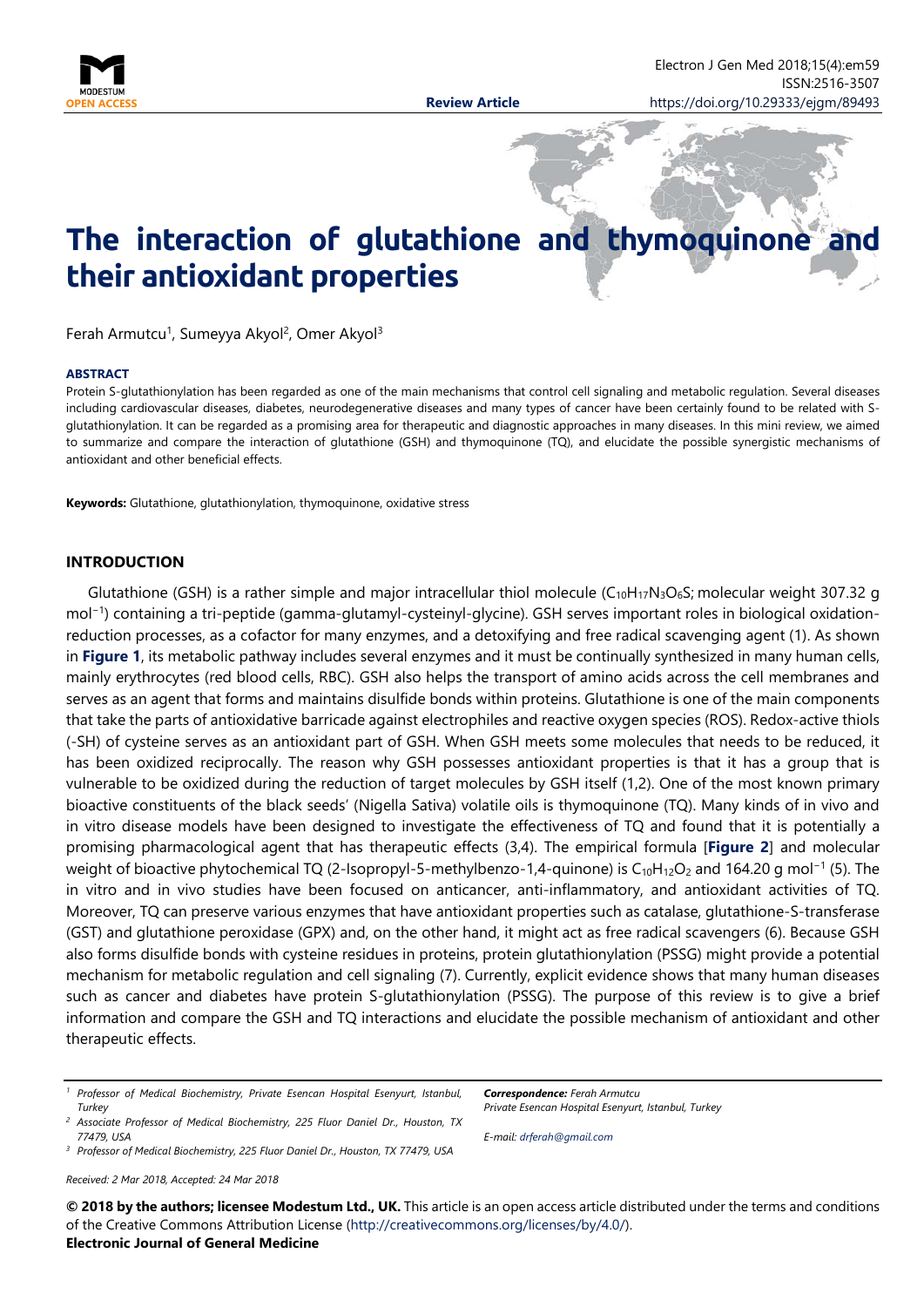

**Figure 1:** *Representation of glutathione GSH as a redox buffer in biological systems. The redox capacity of cell is reflected by the ratio of GSH/GSSG. Oxidation/reduction reactions involving GR and GPX are used to keep the ratio in balance. ROS or RNS-induced changes which may ultimately decrease GSH level and lead to cell death via apoptosis or necrosis*



**Figure 2:** *Thymoquinone (TQ) and its oxidation-reduction cycling mechanism. A one-step two-electron reduction (E6) or by each of the one electron reduced in two successive steps (E1, E2 ve E3) reduction enzymatic reactions plays a role converting TQ into thymohydroquinone. To generate glutathionylated-dihydrothymoquinone, glutathione and TQ reacts with each other nonenzymatically and a reduction reaction is taken place. E1: NADPH cytochrome reductase, E2: NADH cytochrome b5 reductase, E3: NADH-ubiquinone oxidoreductase, E4: Superoxide dismutase, E5: Catalase, E6: NADPH quinone oxidoreductase*

# **PHYSIOLOGICAL IMPORTANCE OF GLUTATHIONE**

Reduced GSH is one of the most common non-protein thiol in mammalian cells. It protects hemoglobin and other critical RBC proteins from peroxidative injury. GSH is an important intracellular reductant and antioxidant, helping to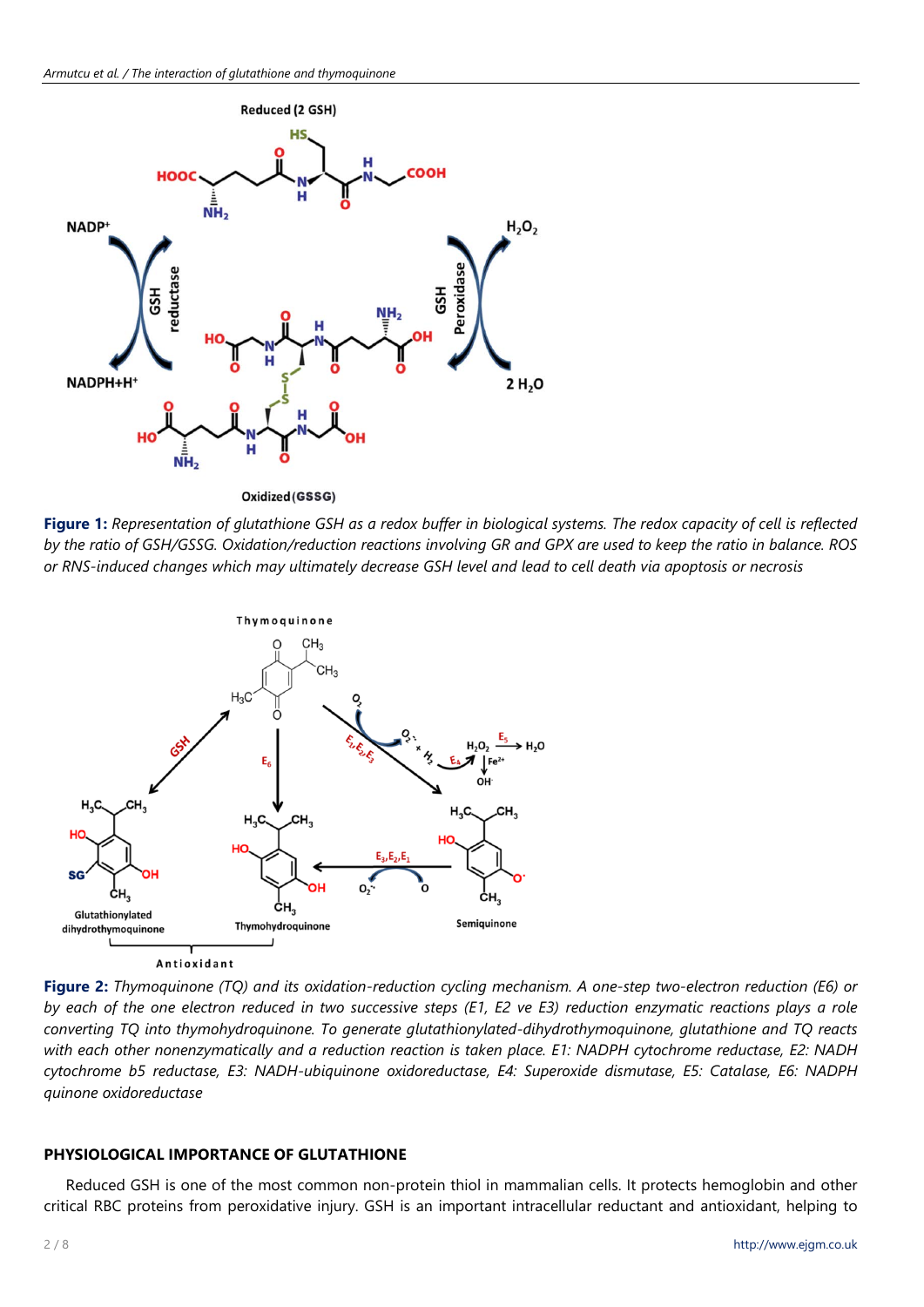maintain essential –SH group of enzymes in their reduced state. Exogenous and endogenous electrophilic species may react with cysteine thiol as a nucleophile. Hereby, reactive nitrogen species (RNS) and ROS are continually attacked by GSH in spontaneous and catalytic reactions (6). GSH also plays a role in the detoxification of xenobiotics and heavy metals (7). Inequalities in production of GSH and accompanying enzymes have been suggested in several situations because ROS is responsible for some human disease pathologies and some sort of cellular redox signalingglutathionylation (8,9). De novo and salvage synthesis pathways are responsible for intracellular GSH homeostasis. The redox capacity of cells is determined by the ratio of GSH/GSSG. For instance,  $H_2O_2$  can be turned to water by variety of ways; reduced GSH is oxidized by giving oxidized GSH (GSSG) as a product and then is reduced back to GSH by a reverse reaction called GSH cycle; glutathione reductase (GR), GPX and GST as well as GSH synthetase, glutamate cysteine ligase and glutaredoxin are included in the specified enzymatic system (**Figure 1**) (9). This cycle of oxidation/reduction reactions is primarily mediated by GPX and GR enzymes, and the redox balance is protected at the end. GSH is also important in the phase II metabolism (catalyzed by GST) of the compounds that have electrophilic characteristics, composing glutathione S-conjugates which are ultimately excreted in bile and urine. Additionally, a metabolic cycle involving GSH as a carrier has been implicated in the transport of some amino acids across membranes in the kidney. On the other hand, apoptosis and necrosis could be induced by RNS/ROS-related changes that lead to decrease in GSH level (7,9). Oxidative or nitrosative stress may be responsible for redox modulation of low pKa proteins that have cysteine moieties. The cysteine amino acids in a protein can be oxidized to sulfonic, sulfenic, and sulfinic acids. In order to create Sglutathionylated proteins via GR, GST or by using non-enzymatic pathways, sulfinic and sulfenic acid residues of proteins can be conjugated or reduced to GSH (10).

#### **THE S-GLUTATHIONYLATION OF PROTEINS**

One of the most significant post-translational modifications is reversible protein S-glutathionylation which contributes to the protection of cysteine groups of proteins from destructive irreversible oxidations and allows the management of signaling pathways to happen during alterations in RNS/ROS homeostasis (11). The formation of mixed disulfide protein-glutathione in leukocytes has been developed by the researchers as an important and original signaling paradigm that has a capacity to provide a new molecular approach for the relationship between oxidative stress especially in metabolic disorders and cardiovascular diseases (12). The reversible binding of GSH to protein protection thiols (PSH), called protein S-glutathionylation, is essential for the storage of GSH, protein S-glutathionylation itself, and PSH stability against irreversible oxidation. Explicit interaction between GSH and partially oxidized PSH, disulfide/thiol exchange between GSSG and PSH, GSH thiyl radical, or reactions between PSH and S- nitroso thiols are all results in Sglutathionylated protein. In fact, disulfide/thiol exchange has been regarded as an incredible intracellular mechanism for S-glutathionylation because Cys moieties has a tremendous redox potential and most cells export GSSG as a kind of protection device against ROS-induced stress. Following reestablishment of a reducing GSH/GSSH ratio, enzymedependent or -independent systems can reverse S-glutathionylation (13).

The distinct potential of oxidation for generation of the mixed disulfide and the GSH/GSSG ratio determines the glutathionylation status of a protein-SH. From this point of view, it can be proposed that to run the conversion of protein-SH to protein-SSG by 50%, intracellular GSH/GSSG ratio have to be diminished markedly (13). **Table 1** evaluates the reversible S-glutathionylation of specific proteins by giving a list of criteria (6). As seen in **Table 2**, depicting information and data on protein-SSG production as a candidate mechanism of regulation of cellular functions of the glutathionylated proteins can be possible by the criteria mentioned (8,14). Intracellular GSH levels is determined by two important factors; the rate of de novo GSH synthesis and GSH export to extracellular space. The cell membrane is not permeable to GSH; rather there are some enzymes and GSH transporters that has an impact on facilitating catalysis and uptake by the cells. For the catabolism of GSH, a salvage pathway is preferable by the cells and for further de novo synthesis, the constitutive amino acids are needed (14). The diseases originated from the pathologic processes connected to oxidation/reduction imbalance are related to exposure of ROS or RNS. Particular cysteine residues in target proteins can be differentially oxidized by ROS and the damage may be mitigated or mediated by the reversible S-glutathionylation process. A net negative charge and a tripeptide that cause a functional and structural change in target protein has been added by a post-translational modification. S-glutathionylation can be used as a biological shift for a couple of important oxidative signaling events because of reversibility (11,15).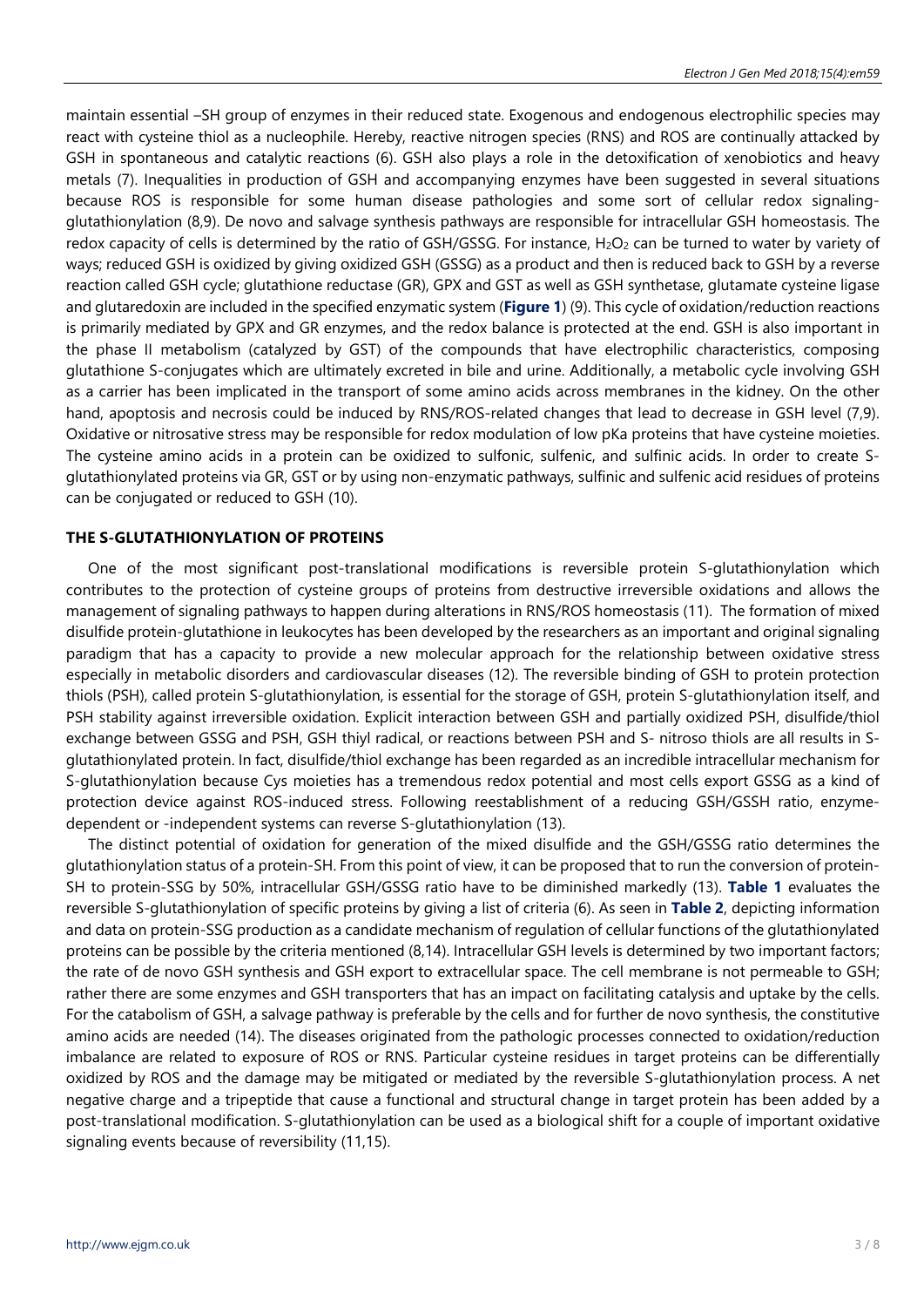#### **Table 1:** *Criteria for S-Glutathionylation as a regulatory mechanism*

S-Glutathionylation is taken place at a separate site and changes the function of the modified protein

S-Glutathionylation is taken place at a relatively high GSH/GSSG ratio (physiological conditions)

S-Glutathionylation is taken place within undamaged cells in response to a physiological stimulus, and provokes a physiological response Formation of specific proteins-SSG is taken place by an efficient and rapid mechanism

Reversing of S-glutathonylation reaction is taken place by an efficient and rapid mechanism

#### **Table 2:** *Proteins characterized as susceptible to glutathionylation*

| Proteins reported to undergo S-              | Alcohol dehydrogenase, Cu, Zn-SOD, malate dehydrogenase, fatty acid binding protein, cathepsin K,                                                                                                                                    |
|----------------------------------------------|--------------------------------------------------------------------------------------------------------------------------------------------------------------------------------------------------------------------------------------|
| glutathionylation and implicated in Diabetes | calbindin, creatine kinase, glycogen phosphorylase b, HSP60, pro-caspase 3, GAPDH, hemoglobin                                                                                                                                        |
| Mitochondrial proteins regulated by S-       | Actin, G6PDH, $\alpha$ -KGDH, Ras, SERCA, Complexes I, II and IV                                                                                                                                                                     |
| glutathionylation                            |                                                                                                                                                                                                                                      |
| Examples of other proteins                   | Vimentin, myosin, tropomyosin, aldolase, enolase, adenylate kinase, triosephosphate isomerase,<br>pyrophosphatase, thioredoxin-phosphoglycerate kinase, protein disulfide isomerase, 6-phospho-<br>gluconolactonase, HSP70, galectin |

#### **Table 3:** *Important diseases associated with S-Glutathionylation*

| <b>Diseases</b>            | <b>Clinical examples</b>                                                                                           |
|----------------------------|--------------------------------------------------------------------------------------------------------------------|
| Cancer                     |                                                                                                                    |
| Cardiovascular diseases    | Myocardial infarction, preconditioning, cardiac hypertrophy, atherosclerosis                                       |
| Diabetes Mellitus          |                                                                                                                    |
| Lung diseases              | Tobacco exposure, inflammation, chronic obstructive pulmonary disease, fibrotic and granulomatous diseases         |
| Neurodegenerative diseases | Parkinson's disease, amyotrophic lateral sclerosis, Alzheimer's disease, Freidreich's ataxia, Huntington's disease |

# **S-GLUTATHIONYLATION AS MOLECULAR MECHANISM FOR HEALTH OUTCOMES: POTENTIAL CLINICAL SIGNIFICANCE**

Protein glutathionylation is significant consequence of many diseases and it is increased in endothelial cells under conditions of diabetes and cardiovascular diseases (CVD). The reversible formation of protein S-glutathionylation as an important signaling mechanism in CVD arranges some physiological pathways connected to cardiovascular homeostasis, such as protein synthesis, glycolysis, oxidative phosphorylation, myocyte contraction and response to insulin (16,17). Several cellular processes are regulated by redox homeostasis and several pathologies of human diseases are linked to abnormalities in pathways that control reductive and oxidative conditions, especially age-related diseases. A reduced intracellular environment is also provided by the reduced GSH as a most prevalent biological thiol. Cellular regulatory events, protein structure/function, and even human diseases have been influenced by S-glutathionylation cycle. There are clear evidences that S-glutathionylation is one of the underlying factors in several human diseases. Protein Sglutathionylation increase was demonstrated in aging human lenses and cataractogenesis (18). At the site of pathology, some of the proteins located in human lenses such as  $α-$  and  $β-crystallins$  were found to be increased. Disulfides, mixed disulfides, and disulfide-cross-linked aggregates form both disulfide-cross-linked aggregates and mixed disulfides, which support cataract severity, are found in cataract tissue. The fact that protein-thiol mixed disulfides might have some important roles in brunescence development and cataractogenesis in human lenses indicates that there is a strong correlation between opalescence intensity and lens nuclear color with protein S-glutathionylation. On the other hand, there is a great interest for glutathionylation. There has been a remarkable increase in the number of glutathionylated proteins in neurodegenerative diseases (19). Lately, inferior parietal lobule of Alzheimer's patients was found to be connected with specific PSSG and, a specific PSSG has been determined in the same brain lobule area in Alzheimer's disease (**Table 3**) (13,15). Since PSSG probably regulates cellular signaling pathways and protein functions that might play a critical role in pathogenesis of these diseases, it is now considered as an important therapeutic target for drug invention. As a matter of fact, original analogs of GSH molecule have been studied for using in breast cancer as adjuvant therapy (20). Utilization of several antioxidant molecules including GSH has been considered as a next phase of the treatment of cardiovascular diseases (7). Additionally, the same researchers suggested that these antioxidant molecules would improve the pathophysiological progress that are dominated by S-glutathionylation including metabolism, cellular growth, inflammation, and contraction (7).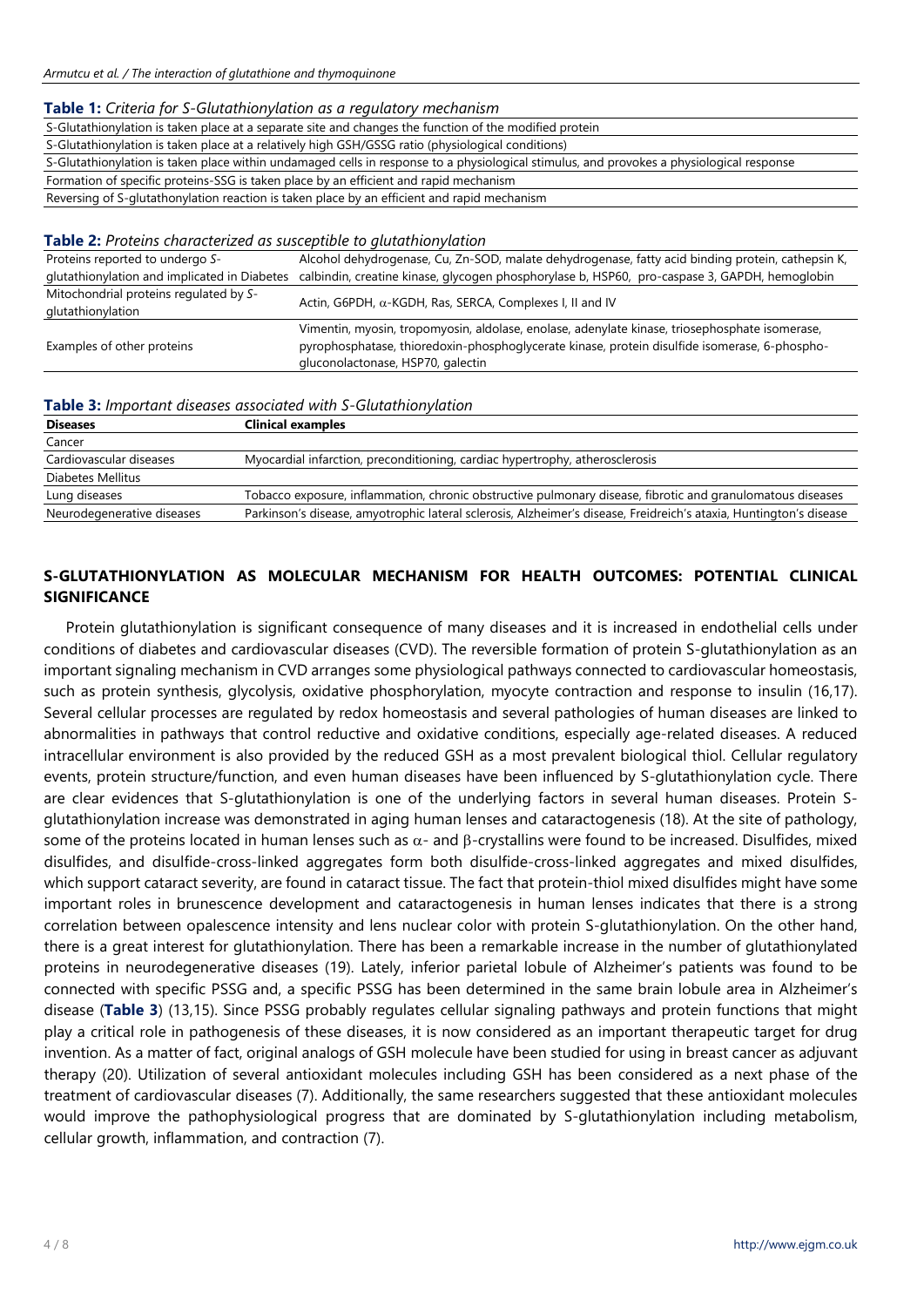#### **MECHANISMS OF OXIDO-REDUCTION CYCLING OF THYMOQUINONE**

TQ is converted into thymohydroquinone through a two-step one electron reduction or one-step two electron reduction enzymatic reactions. Various reductases such as mitochondrial complex I (NADH ubiquinone oxidoreductase), NADH cytochrome b5 reductase (microsomal), and microsomal NADPH cytochrome P450 reductase has been used for one electron reduction of TQ. NAD(P)H quinone acceptor oxidoreductases, a type of flavoenzymes located in the cytosol, are alternative enzymes that catalyze two electron reduction of TQ to yield instant thymohydroquinone synthesis which shows a strong antioxidant effect (6). Via a nonenzymatic reduction by using GSH, TQ can also be converted to glutathionylated-dihydrothymoquinone (**Figure 2**) (21). The reduced end products of TQ have great antioxidant properties. Likewise, superoxide dismutase (SOD) and catalase enzymes can detoxify superoxide anion radicals which are produced by a pathway where reduced TQ has been oxidized. The accumulation of superoxide radicals in absence of detoxification system might contribute to the prooxidant effect of TQ (15,21).

#### **EFFECTS OF GLUTATHIONYLATED-DIHYDROTHYMOQUINONE**

TQ was found to inhibit SOD glycation after its in vitro incubation with two alternative molecules, methylglyoxal or glucose and to retain its antioxidant activity. Hydroxyl and carbon-centered radicals can also be scavenged by TQ as evaluated by 1',1-diphenyl-2-picrylhydrazyl (DPPH) and iron-catalyzed destruction of deoxyribose (6). TQ is known as a scavenger for the hydroxyl and carbon-centered radicals. Additionally, it also shortened the progress of ROS-facilitated stress by non-enzymatic reactions including the GSH cycle to yield glutathionylated-dihydrothymoquinone (GS-TQ). GSH and TQ can enter the reaction quickly and spontaneously resulting in dihydrothymoquinone-thioether formation (22). Khalife et al. (23) suggested that TQ reacts chemically with GSH, NADH and NADPH. These reactions that occur at physiologically stable conditions results in reduced substances such as GS-TQ and dihydrothymoquinone, respectively. Thymoquinone exhibits lesser scavenging activity than dihydrothymoquinone and GS-TQ; it is so impressive to detect that the reduced end-products apparently exhibit an antioxidant quantity equivalent to Trolox. These findings display a probable nonenzymatic intracellular activation of TQ dependent on NADH, GSH or NADPH that can serve as a 'cellular switch' enable to harmonize intracellular antioxidant contents. Free radicals can be removed when these metabolites are formed, which ultimately show close similarities with other endogenous antioxidant molecules such as GSH and SOD and prevent lipid peroxidation. Hemoglobin and myoglobin with different redox states are easily react with these forms of molecules that result in recovery of these compounds from oxidative stress (22,23).

The modulation of biochemical and physiological processes involved in ROS generation is achieved by TQ which is exerting its biological functions. Increase in antioxidant enzyme amounts/activities such as SOD, CAT, GST, and quinone reductase as well as GSH levels and/or inhibition of lipid peroxidation and superoxide radical production have been seen in normal tissues after TQ administration (24,25). The capacity and function of different cell signaling molecules including cysteine residues that have redox properties might be modulated by TQ because of the capability to bind thiol residue of cysteine amino acids. On the other hand, TQ causes the generation of ROS and diminishes GSH amounts in a dosedependent manner. Arslan et al. reported that TQ application reversed GSH depletion and reduced malondialdehyde levels as well as gastric ulcer index (26). There is a similarity to a category of compounds which is called Michael reaction acceptors. They have been known as a group of compounds that perform enzyme inductions, which ultimately protect cells from toxicity and chemical carcinogenesis. Because cellular microenvironment is so important for a molecule for being an antioxidant and prooxidant, TQ has been found to have this type of dual role (15,27). TQ shows multiple pharmacological activities such as antidiabetic, hepatoprotective, neuroprotective, antitumor, anti-inflammatory, and antioxidant (21,28).

#### **MODULATION OF GLUTATHIONE AND ANTI-OXIDANT ENZYMES BY THYMOQUINONE**

Free radicals from different sources are neutralized by important antioxidant enzymes. The effectiveness of TQ is also dependent on these enzymes. TQ is able to reverse the decreased activities of CAT, GST, and GPX, as well as reduced GSH levels in kidney and liver tissues in streptozotocin-induced diabetic rats (29). Also TQ has a recovery effect on reduced GSH, GPX, and CAT levels/activities in kidney tissue of gentamycin-treated rats (30). TQ dose was also reported to be inversely correlated with liver GSH levels (31). Contrary to this finding, TQ was found to relieve hepatotoxicity induced by carbon tetrachloride as shown by decline in the levels of serum enzymes and restoration of GSH amount in the liver (32). It is demonstrated that TQ has hepatoprotective effect by preventing tert-butyl hydroperoxide-induced depletion of GSH in isolated rat hepatocytes (33).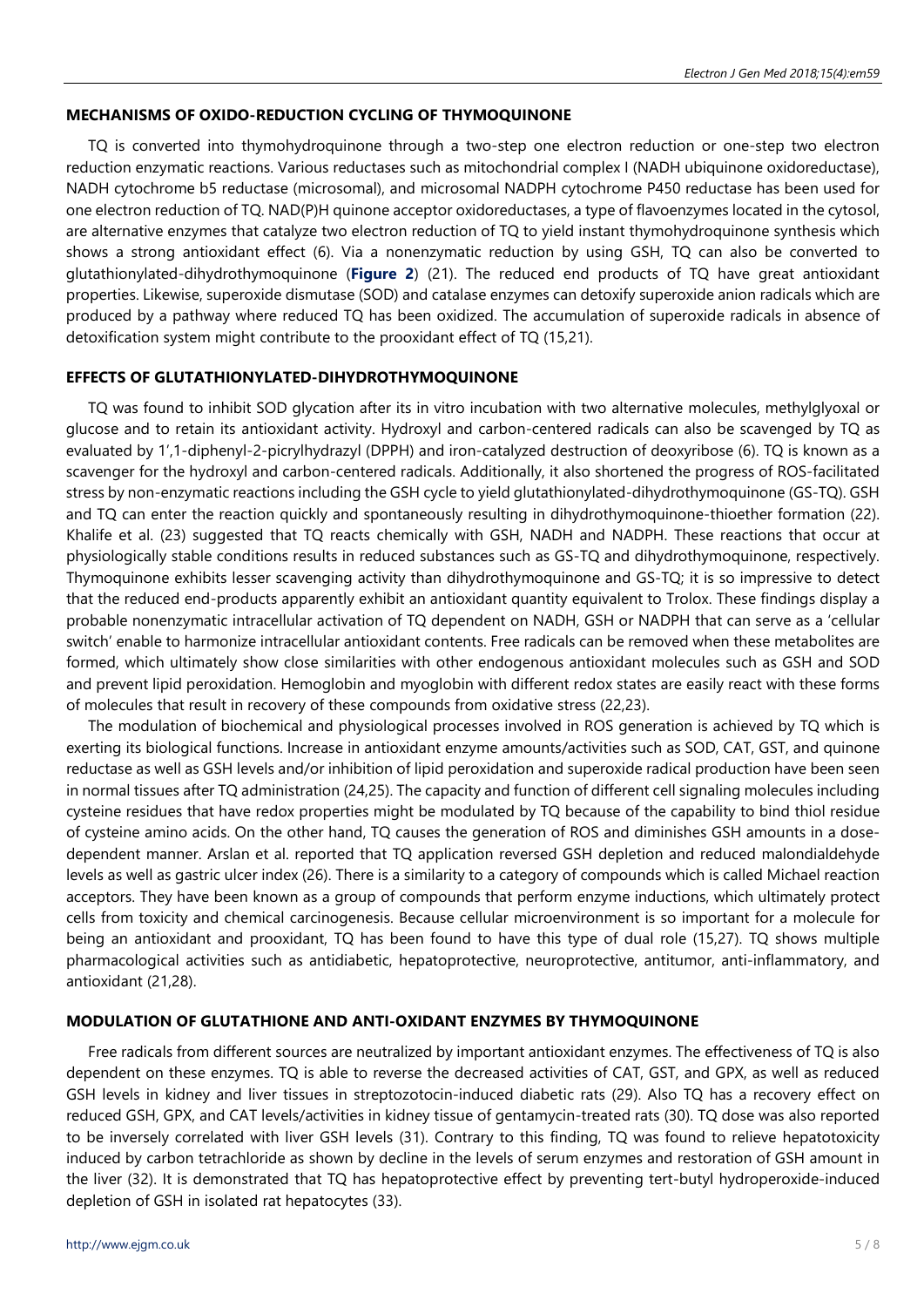As a multifunctional compound, TQ is announced to be protective in experimental animals against chemical carcinogenesis. Induction of detoxifying enzymes such as quinone reductase and GST is the possible underlying mechanism of TQ protection on these enzymes (33). TQ has been investigated for its effects on GSH which is a preferable compound in detoxification of drugs and found that it was a good choice to prevent destruction of related tissues caused by ROS. Furthermore, this topic should be investigated in detail to be able to describe its role in possible carcinogenesis or inflammation suppression. In two different studies, elevation in GST and quinone reductase in mice liver were determined after TQ administration, possibly explaining the protective role of TQ against chemical toxicity and carcinogenesis (31,32). Lately, Goyal et al. suggested that TQ can manage various pathological conditions by attenuating oxidative stress status of cells by inducing GSH (34).

## **CONCLUSION**

TQ is a unique natural product that has a capacity to inhibit protein-protein interactions by targeting several different proteins. It gives reactions with antioxidant enzymes, NADH, GSH, and NADPH to produce the two potent antioxidants, GS-TQ and dihydrothymoquinone, respectively. These metabolites show powerful scavenging activity for organic radicals and ultimately prevent lipid peroxidation by replacing other antioxidants such as GSH and SOD. Current data reviewed in this commentary may provide a useful background for the understanding GSH and TQ interaction, and elucidate their possible mechanism of antioxidant and other therapeutic effects. Although further studies are required, collective effect of these two prominent molecules might have a capacity to open new therapeutic targets.

## **REFERENCES**

- 1. Pompella A, Visvikis A, Paolicchi A, De Tata V, Casini AF. The changing faces of glutathione, a cellular protagonist. Biochem Pharmacol 2003;66(8):1499-503. [https://doi.org/10.1016/S0006-2952\(03\)00504-5](https://doi.org/10.1016/S0006-2952(03)00504-5)
- 2. Ribas V, García-Ruiz C, Fernández-Checa JC. Glutathione and mitochondria. Front Pharmacol 2014;5:151. <https://doi.org/10.3389/fphar.2014.00151>
- 3. Ilhan A, Gurel A, Armutcu F, Kamisli S, Iraz M. Antiepileptogenic and antioxidant effects of Nigella sativa oil against pentylenetetrazol-induced kindling in mice. Neuropharmacology 2005;49(4):456-64. <https://doi.org/10.1016/j.neuropharm.2005.04.004>
- 4. Badary OA, Taha RA, Gamal el-Din AM, Abdel-Wahab MH. Thymoquinone is a potent superoxide anion scavenger. Drug Chem Toxicol 2003;26(2):87-98. <https://doi.org/10.1081/DCT-120020404>
- 5. Woo CC, Kumar AP, Sethi G, Tan KH. Thymoquinone: potential cure for inflammatory disorders and cancer. Biochem Pharmacol 2012;83(4):443-51. <https://doi.org/10.1016/j.bcp.2011.09.029>
- 6. Diaz-Vivancos P, de Simone A, Kiddle G, Foyer CH. Glutathione-linking cell proliferation to oxidative stress. Free Radic Biol Med 2015;89:1154-64.<https://doi.org/10.1016/j.freeradbiomed.2015.09.023>
- 7. Pimentel D, Haeussler DJ, Matsui R, Burgoyne JR, Cohen RA, Bachschmid MM. Regulation of cell physiology and pathology by protein S-glutathionylation: lessons learned from the cardiovascular system. Antioxid Redox Signal. 2012;16(6):524-42. <https://doi.org/10.1089/ars.2011.4336>
- 8. Townsend DM, Tew KD, Tapiero H. The importance of glutathione in human disease. Biomed Pharmacother 2003;57:145-55. [https://doi.org/10.1016/S0753-3322\(03\)00043-X](https://doi.org/10.1016/S0753-3322(03)00043-X)
- 9. Xiong Y, Uys JD, Tew KD, Townsend DM. S-glutathionylation: from molecular mechanisms to health outcomes. Antioxid Redox Signal 2011;15(1):233-70. <https://doi.org/10.1089/ars.2010.3540>
- 10. Oter O, Jin S, Cucullo L Damien Dorman HJ. Oxidants and antioxidants: friends or foes? Oxid Antioxid Med Sci 2012;1(1):1-4.<https://doi.org/10.5455/oams.080612.ed.001>
- 11. Grek CL, Zhang J, Manevich Y, Townsend DM, Tew KD. Causes and consequences of cysteine S-glutathionylation. J Biol Chem. 2013;288(37):26497-504. <https://doi.org/10.1074/jbc.R113.461368>
- 12. Ullevig SL, Kim HS, Short JD, Tavakoli S, Weintraub ST, Downs K, Asmis R. Protein S-glutathionylation mediates macrophage responses to metabolic cues from the extracellular environment. Antioxid Redox Signal 2016;25(15):836-51. <https://doi.org/10.1089/ars.2015.6531>
- 13. Dalle-Donne I, Milzani A, Gagliano N, Colombo R, Giustarini D, Rossi R. Molecular mechanisms and potential clinical significance of S-glutathionylation. Antioxid Redox Signal 2008;10(3):445-473. <https://doi.org/10.1089/ars.2007.1716>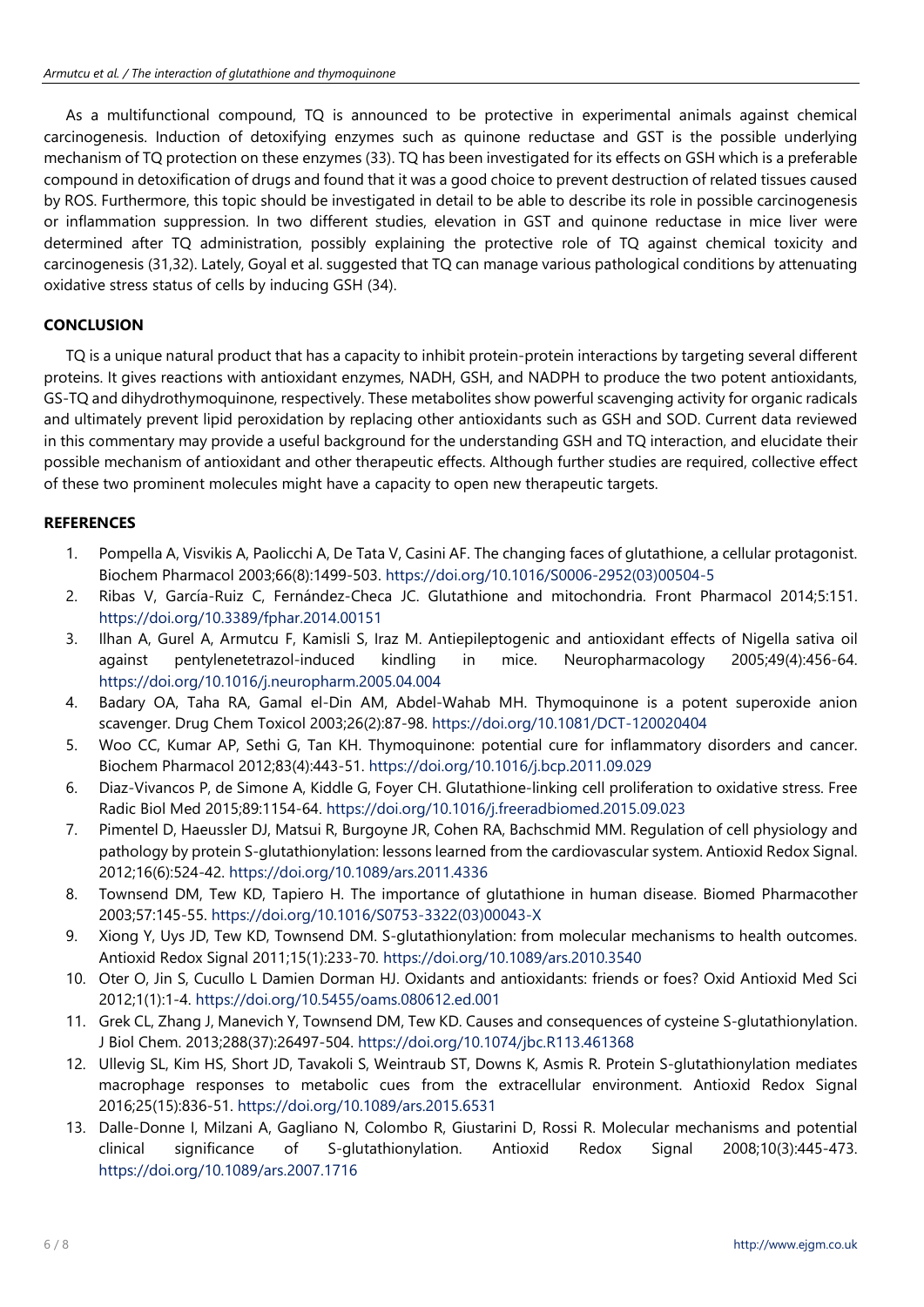- 14. Ghezzi P. Protein glutathionylation in health and disease. Biochim Biophys Acta 2013;1830(5):3165-72. <https://doi.org/10.1016/j.bbagen.2013.02.009>
- 15. Schneider-Stock R, Fakhoury IH, Zaki AM, El-Baba CO, Gali-Muhtasib HU. Thymoquinone: fifty years of success in the battle against cancer models. Drug Discov Today 2014;19(1):18-30. <https://doi.org/10.1016/j.drudis.2013.08.021>
- 16. Sanchez-Gomez FJ, Espinosa-Diez C, Dubey M, Dikshit M, Lamas S. S-glutathionylation: relevance in diabetes and potential role as a biomarker. Biol Chem 2013;394(10):1263-80. <https://doi.org/10.1515/hsz-2013-0150>
- 17. Pastore A, Piemonte F. Protein glutathionylation in cardiovascular diseases. Int J Mol Sci 2013; 14(10):20845-76. <https://doi.org/10.3390/ijms141020845>
- 18. Cooper AJ, Pimto JT, Callery PS. Reversible and irreversible protein glutathionylation: biological and clinical aspects. Expert Opin Drug Metab Toxicol 2011;7(7):891-910.<https://doi.org/10.1517/17425255.2011.577738>
- 19. Cha SJ, Kim H, Choi HJ, Lee S, Kim K. Protein glutathionylation in the pathogenesis of neurodegenerative diseases. Oxid Med Cell Longev 2017.<https://doi.org/10.1155/2017/2818565>
- 20. Garrett T, Tew KD, and Townsend DM. Protective effects of a glutathione disulfide mimetic (NOV-002) against cisplatin induced kidney toxicity. Biomed Pharmacother 2010;64(1):73-6. <https://doi.org/10.1016/j.biopha.2009.09.009>
- 21. Darakhshan S, Bidmeshki Pour A, Hosseinzadeh Colagar A, Sisakhtnezhad S. Thymoquinone and its therapeutic potentials. Pharmacol Res 2015;95-96:138-58.<https://doi.org/10.1016/j.phrs.2015.03.011>
- 22. Khalife KH, Lupidi G. Nonenzymatic reduction of thymoquinone in physiological conditions. Free Radic Res 2007;41(2):153-61. <https://doi.org/10.1080/10715760600978815>
- 23. Khalife KH, Lupidi G. Reduction of hypervalent states of myoglobin and hemoglobin to their ferrous forms by thymoquinone: the role of GSH, NADH and NADPH. Biochim Biophys Acta 2008;1780(4):627-37. <https://doi.org/10.1016/j.bbagen.2007.12.006>
- 24. Banerjee S, Padhye S, Azmi A, Wang Z, Philip PA, Kucuk O, Sarkar FH, Mohammad RM. Review on molecular and therapeutic potential of thymoquinone in cancer. Nutr Cancer 2010(7);62:938-946. <https://doi.org/10.1080/01635581.2010.509832>
- 25. Woo CC, Kumar AP, Sethi G, Tan KH. Thymoquinone: potential cure for inflammatory disorders and cancer. Biochem Pharmacol 2010;83(4):443-51.<https://doi.org/10.1016/j.bcp.2011.09.029>
- 26. Arslan SO, Gelir E, Armutcu F, Coskun O, Gurel A, Sayan H, Celik IL. The protective effect of thymoquinone on ethanol-induced acute gastric damage in the rat. Nutr Res 2005;25(7):673-80. <https://doi.org/10.1016/j.nutres.2005.06.004>
- 27. Dinkova-Kostova AT, Massiah MA, Bozak RE, Hicks RJ, Talalay P. Potency of Michael reaction acceptors as inducers of enzymes that protect against carcinogenesis depends on their reactivity with sulfhydryl groups. Proc Natl Acad Sci 2001;98(6):3404-9. <https://doi.org/10.1073/pnas.051632198>
- 28. Kundu J, Chun KS, Aruoma OI, Kundu JK. Mechanistic perspectives on cancer chemoprevention/chemotherapeutic effects of thymoquinone. Mutat Res 2014;768:22-34. <https://doi.org/10.1016/j.mrfmmm.2014.05.003>
- 29. Sankaranarayanan C, Pari L. Thymoquinone ameliorates chemical induced oxidative stress and β-cell damage in experimental hyperglycemic rats. Chem Biol Interact 2011;190(2-3):148-54. <https://doi.org/10.1016/j.cbi.2011.02.029>
- 30. Sayed-Ahmed MM, Nagi MN. Thymoquinone supplementation prevents the development of gentamicininduced acute renal toxicity in rats. Clin Exp Pharmacol Physiol 2007;34(5-6):399-405. <https://doi.org/10.1111/j.1440-1681.2007.04560.x>
- 31. Nagi MN, Almakki HA. Thymoquinone Supplementation induces quinone reductase and glutathione transferase in mice liver: Possible role in protection against chemical carcinogenesis and toxicity. Phytother Res 2009;23(9):1295-8. <https://doi.org/10.1002/ptr.2766>
- 32. Mansour MA, Nagi MN, El-Khatib AS, Al-Bekairi AM. Effects of thymoquinone on antioxidant enzyme activities, lipid peroxidation and DT-diaphorase in different tissues of mice: a possible mechanism of action. Cell Biochem Funct 2002;20(2):143-51.<https://doi.org/10.1002/cbf.968>